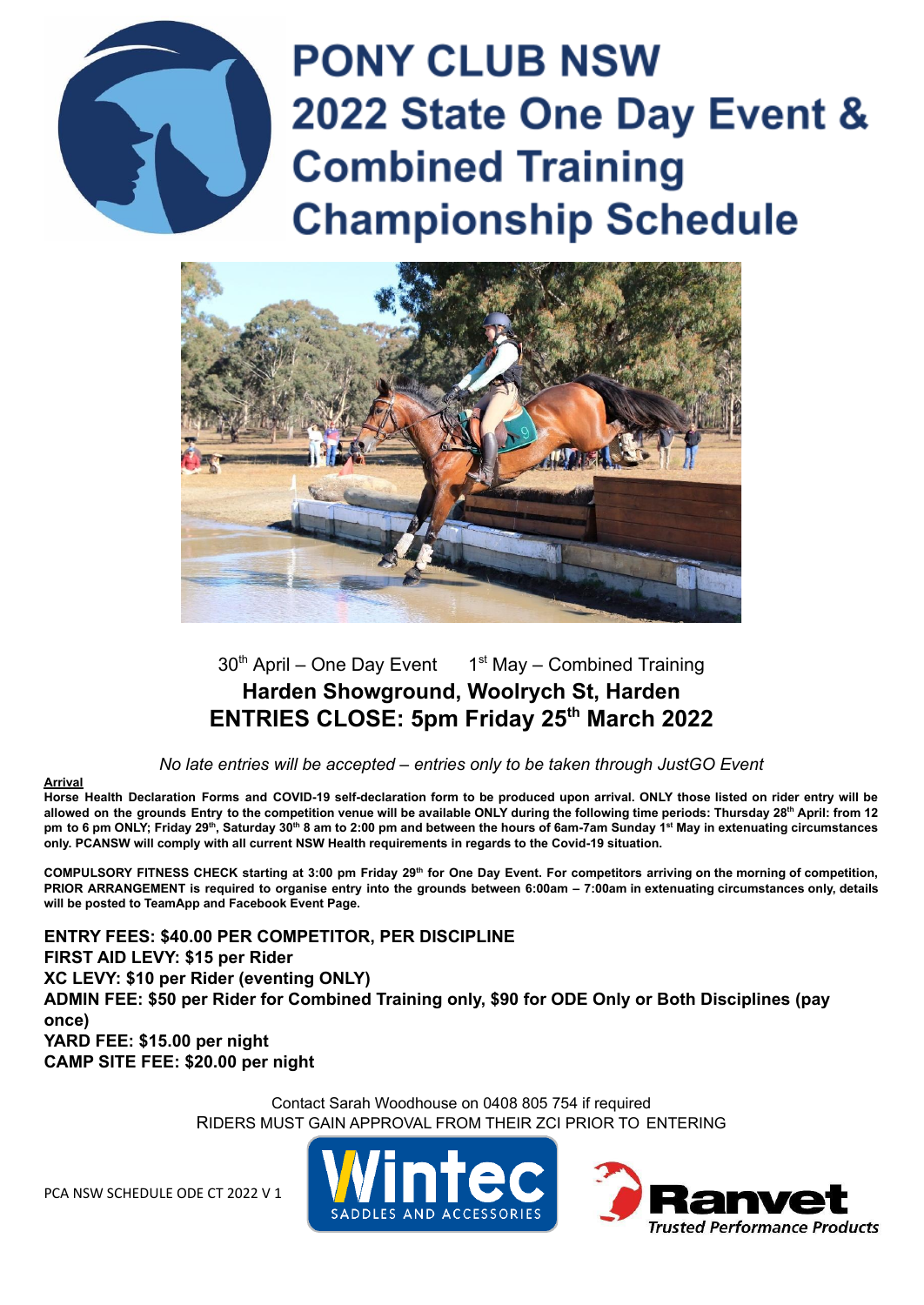The association reserves all rights to alter any or all of the programs and conditions without due notice. All competitors compete at their own risk.

#### **1. ENTRY TO THE COMPETITION VENUE**

Horse Health Declaration Forms and COVID self-declaration form to be produced on arrival. Please complete the Horse Health Declaration form within three days leading up to the State Championship and present to event officials on arrival. Anyone who appears unwell and/or has a high temperature will be turned away from the event. Officials will direct you towards the stabling and camping areas for further direction.

If arriving outside the designated arrival hours (Thursday 28<sup>th</sup> April: from 12 pm to 6 pm ONLY; Friday 29<sup>th</sup> Saturday 30<sup>th</sup>  $<sup>th</sup>$  8 am to 2:00 pm and between the hours of 6am-7am Sunday 1<sup>st</sup> May (in extenuating</sup> circumstances ) please ensure your Team Manager is aware so they can arrange entry to the grounds with an event official. Contact details will be provided on TeamApp and Facebook Event Page.

Horse health declarations will also be collected at this point. The Event Manager and the Host Zone will complete a risk assessment and communicate this plan and appropriate actions to all attendees. Any attendee that appears unwell or has a high temperature will not be allowed onto the grounds or if already on the grounds will be isolated accordingly.

All attendees will be issued a wrist band. Riders will be checked during the Fitness Check prior to the Championship.

#### *Before you enter*

- **● Talk to your ZCI about your suitability for the event and provide results on request.**
- **● Confirm with your club secretary that you have attended a minimum of three rally days in the preceding 12 months.**
- **● Fill out your Horse ID and provide it to your Zone Chief Instructor for signing off.**

Do not attend the event if you are feeling unwell or have been sick seven (7) days prior to the event.

**Entries will only be accepted from current financial and insured members of the Pony Club Association. New South Wales members' names must appear in the database at the Association office.**

#### **2. ENTRIES**

All Entries must be completed through the JustGo online platform. Horse details must be completed prior to entry, including microchip and PIC number. At the time of the schedule being published, this event will be open *to members of Pony Club NSW and also open to interstate competitors. Interstate competitors will need to enter through their State Office and JustGo platform.*

All competitors need to refer to the latest PCA NSW rules for eligibility for the 2022 Championships.

Horse ID Forms must be sent to club and zone for required signatures before being sent to the State Office and Event Coordinator in one batch in PDF format.

There will be no 'pending' for any State Event Qualifying & Grading as at the close of nominations.

Considering the lack of available competitions in 2020 - 2021 due to COVID-19, it is strongly recommended by the PCANSW Executive Committee that consideration is given to the qualifying requirements for State Championships for 2022 on a case by case basis. This includes rally day attendance and qualifying times. Safety should always be the top priority, however in good faith zones should be making all efforts to ensure riders are able to attend the championships.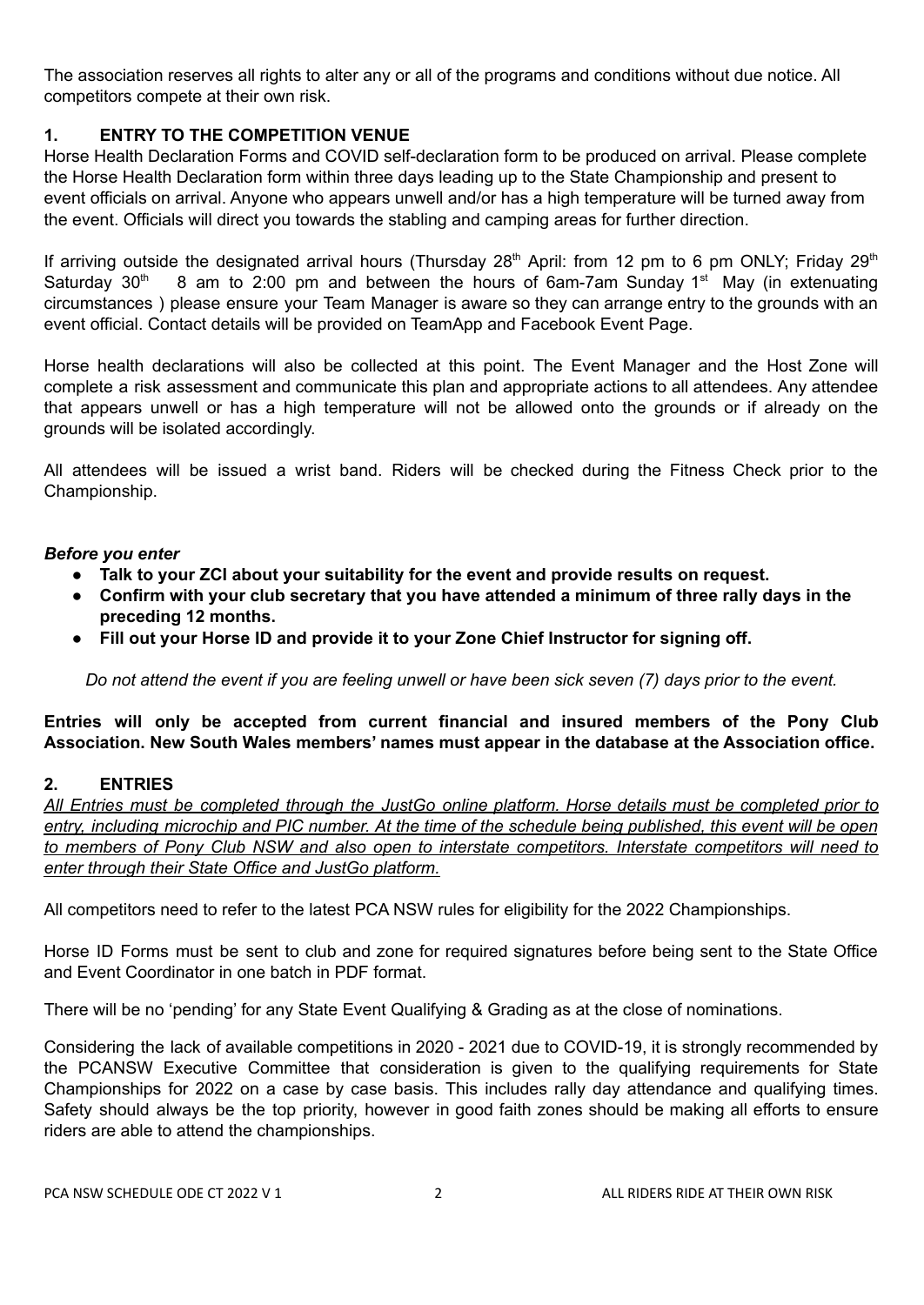#### **3. HORSE IDENTIFICATION**

The Horse Identification Forms must be signed by all the relevant Officials and the rider will need to send a copy to the Event Coordinator at the State Office and supply one to the Team Manager so that they can bring a copy of the Horse ID to the fitness check.

**Please complete the Horse Health Declaration form within three days leading up to the State Championship and present to event officials on arrival. As such NO HORSES may arrive on the grounds prior to 12 midday on Thursday 28 th April.**

#### **4. SCRATCHINGS**

All scratchings are to be notified to the Zone Chief Instructor **as early as possible, and the Zone Chief Instructor should then notify the State Office immediately.** Refund of entry fees will only be granted if a copy of a Doctors or Veterinary Certificate is sent to the State office no later than 30 days from the completion of the Championships. Ground fees are refundable where scratchings are notified no later than 14 days prior to the event. Stable, camping and State Office fees will be refunded by the State Office. Credit card processing fees will not be refunded unless there is a cancellation of the event.

Do not attend the event if you are feeling unwell or have been sick in the previous seven (7) days before *commencement of the event.*

#### **5. HORSE SUBSTITUTIONS**

In the event of illness or injury (or for any other reason the Advisory Committee may allow) a horse may be substituted. If a horse is substituted the Association or Technical Delegate must be advised in writing not later than 6:00pm on the day prior to competition, by the Zone Secretary or Team Manager, giving the reason, together with the approval of the Zone Chief Instructor concerned and providing verification that the substitute horse is of championship standard.

The substitute horse must be owned by the member, or a member of the rider's Club and comply with all the conditions of nomination for the Championship for which it is being substituted. Any competitor riding a horse not fulfilling the above conditions will incur disqualification.

#### **6. ELIGIBILITY OF COMPETITOR**

Competitors are required to have a recorded attendance at a minimum of 3 Pony Club instructional days in the preceding 12 months. (Membership cards are available from the Association office.) Verification of attendance is required by Club Secretaries prior to approving entry to the championship.

**Entries will only be accepted from current financial and insured members of the Pony Club Association. New South Wales members' names must appear on the register at the Association office.**

#### **7. ELIGIBILITY AND OWNERSHIP OF MOUNTS**

See current PCA Handbook - Section 4. Clause 13

#### **8. HORSE WELFARE**

Pony Club Association NSW Council strongly recommends that all pony club members vaccinate their horses against Hendra Virus and supports any Zone or Club who have introduced by-laws regarding vaccinations.

We recommend that you contact your local Department of Primary Industry for further updates and information on biosecurity measures to be implemented by members on 02 6391 3100 or see their website http://www.dpi.nsw.gov.au/aboutus/about/contact

#### **9. PERFORMANCES (New South Wales Competitors only)**

Approval by the Zone should be accompanied by current Performance cards (available from the Association office). Club Secretaries are responsible for forwarding a **copy** of performance cards to Zone Chief Instructors on request, prior to them approving entrants of suitable standard. **Performance cards are not required to be sent to the State Office.**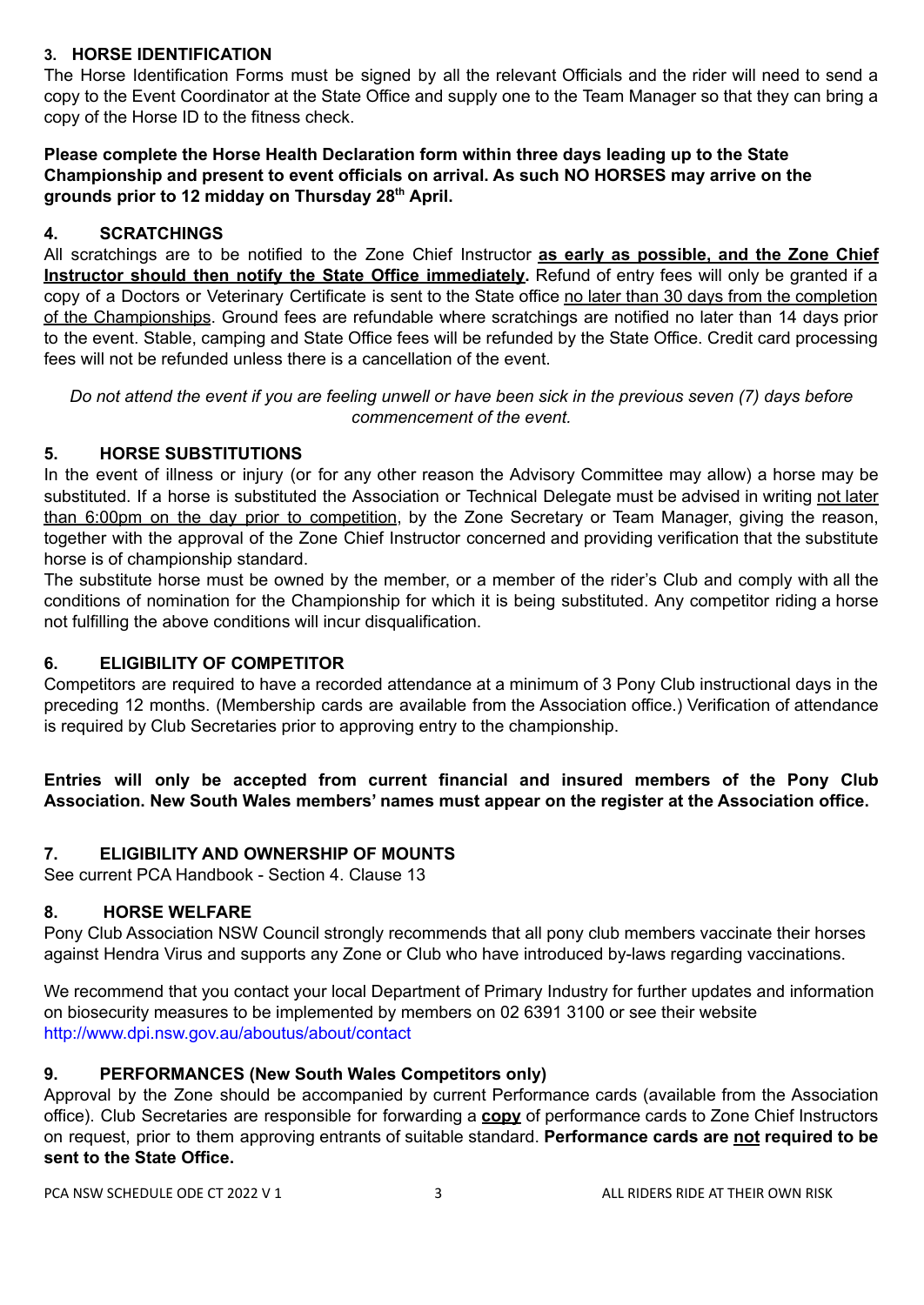**Nominations will be checked with the Zone Chief Instructor prior to acceptance of nomination, if a rider has not achieved the required performance level their nomination will not be accepted, and a refund issued less a \$20 administration fee.**

#### **10. GENERAL RULES FOR STATE CHAMPIONSHIPS**

- a. The Championship will be conducted under the rules of the Pony Club Association of NSW as set down in the current PCA NSW Handbook and as advised in Council minutes to date. Team Managers are to have a copy of the rules available for reference by their team members.
- b. One Day Event Rules: https://pcansw.org.au/docs/general/45/section 08 .pdf
- c. The Pony Club Association reserves the right to alter, amend or delete any part of the program if circumstances arise which make it necessary.
- d. Competitors must realise that this is a State Championship and the standard will be high. It is the responsibility of Zone Chief Instructors to ensure the mounts and riders meet the required standard.
- e. **PUNCTUALITY:** Competitors must be punctual and may be disqualified if not ready when called.
- f. **LEAVE**: All riders are reminded that they may not leave the grounds until after the final presentation of their relevant Championship without permission from the Advisory Committee. Any rider who leaves without permission may be suspended from competing for a full twelve (12) months from the date of the breach of the regulations.
- g. **VEHICLE PARKING:** No unauthorised vehicle is to park in an area allocated for horses. (Parking areas will be clearly indicated.) All vehicles park at their own risk. A horse free area will be provided for vehicle parking.
- h. The commencement time for each State Championship is from when the first horse arrives on the ground and until the last horse leaves the presentation arena.
- i. Yards/stables may not be in the camping area and as such cannot be brought onto the grounds by competitors. Competitors must ONLY use yards/stables provided.
- j. Riders may use a different horse for each Championship Each Championship is a standalone event.
- k. Riders may compete in one or more Championships and do not have to stay on the grounds for the whole duration – only until the completion of presentation for the Championship they are competing in has been completed.

#### **11. IDENTIFICATION NUMBERS**

Identification of riders will now be via a bridle number holder attached to the left side of the horse's bridle. Bridle number must be legible and not obscured in any way. Rider number will be provided in the event draw. Competitors entered in more than 1 discipline will keep the same rider number throughout the multiple disciplines. Riders are to purchase or provide their own bridle number holder for all State events.

It is the responsibility of the rider to ensure their bridle number matches the rider number in the draw, and the bridle number is easy to read.

Due to Covid-19, Back Number Holders for cross country must be supplied by the riders, and numbers printed at home. The Rider Number will be supplied in the final week prior to the event to allow time to print. Please print these in the following format:

#### **Landscape Orientation, Bold, Centred in page, Font Size 450, Font Calibri. Please print two copies for front and back of your back number holder.**

#### **12. INTER-STATE COMPETITORS**

Interstate competitors are very welcome at these Championships. Entries must be coordinated via your relevant state office and JustGo.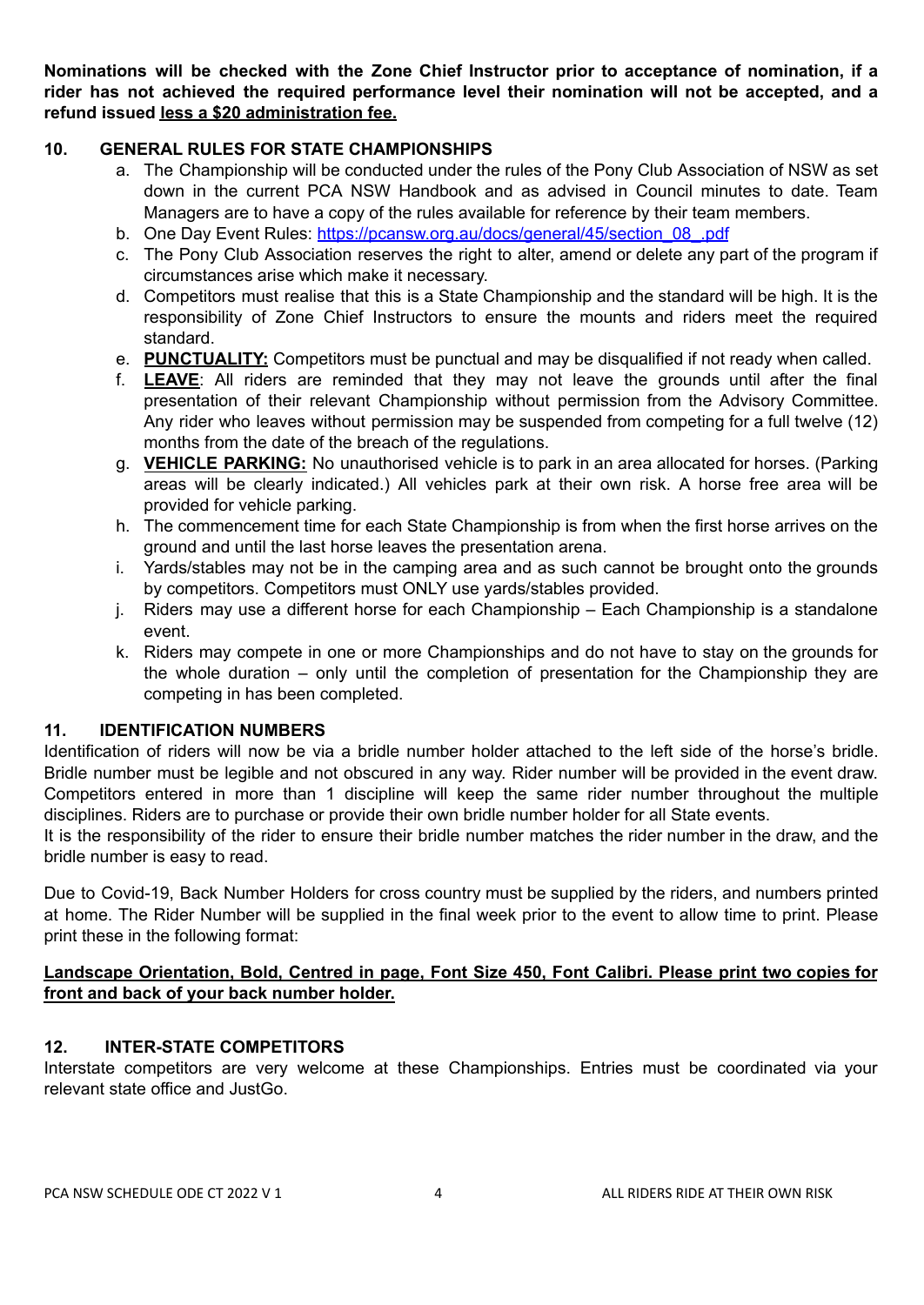#### **13. INTER-ZONE COMPETITORS (New South Wales competitors only)**

There will be a Zone Team Championship award for both disciplines. Teams are to comprise a maximum of four riders and a minimum of three riders. All scores to count.

### **14. GEAR REGULATIONS**

Horses must be correctly turned out with well-fitting and properly maintained saddlery and suitable stirrups that conform to Pony Club NSW regulations. Girths must have two buckles or a single buckle and a surcingle. Exception: western or stock saddle with attachments as designed and manufactured for that particular saddle.

PLEASE SEE SECTION 7 OR THE SPECIFIC DISCIPLINE RULES IN THE PCA NSW HANDBOOK FOR ALL GEAR REGULATIONS.

Badly fitting or unsafe saddlery, or saddles that are down on the withers/back when the rider is mounted, will result in the disqualifying of that competitor, unless the saddle can be changed to the satisfaction of the Gear Steward before the start of the competition.

Saddlery that is not allowed in the Championship must not be worn at the competition venue. Failure to comply with this rule will incur elimination. In all other things, the general rules of the Pony Club Association of NSW apply.

#### **15. UNIFORM**

Zone Teams - Each Team to wear their own Zone uniform and saddlecloth. Full Pony Club uniform is to be worn i.e. shirt and tie and either fawn or oatmeal jodhpurs. Jumpers are optional, but if worn must be the official Zone jumper. Riding trousers are NOT acceptable at State level competitions. Full uniform including helmet must also be worn whilst walking the Showjumping course and penalties for noncompliance may apply.

Zone Polo Shirt may be worn for the Cross Country phase of ODE only.

#### **16. DRAW**

The Draw for each event will be available on the "PONY CLUB NSW STATE CHAMPS" Stack Team App on the day prior to the first day of competition for each Championship. Competitors failing to be ready when called may incur disqualification. Riders compete in draw order. However please note the organising committee reserves the right to alter the program if required.

#### **17. TEAM MANAGERS RESPONSIBILITIES**

A Team Manager for each age group must be named by the Zone when nominations are confirmed, together with email addresses and telephone numbers. For Team Managers duties see current PCA NSW Handbook. Team Managers must be current financial and insured members of the Pony Club Association.

It is stressed that Team Managers oversee and are responsible for the behaviour of their team whilst at the championship(s). All PCA NSW Rules, Policies and Procedures must always be followed. Please see the Association's policy documents for more details http://www.pcansw.org.au/policies/policy-documents

Zone Secretaries are required to give each Team Manager a list of riders for whom they are responsible at State Championships, together with any scratchings, prior to departure for the Championship. Team members should be notified by the Zone Secretary, through their Club Secretary, the name of their Team Manager for the Championship and be made aware of their responsibility to the Manager. This knowledge is to be available to all team members prior to departing for the venue.

Team Managers must be suitably attired and wear identifying badges at all times, (available at Association office). For distinguishing purposes it is recommended that Team Managers wear the uniform of their Zone. Team Managers are required to attend the Team Managers meeting which follows the Fitness Check. The times of the managers meetings will be announced at the grounds.

Team Managers are responsible for ensuring that all competitors are mounted and present at Presentation.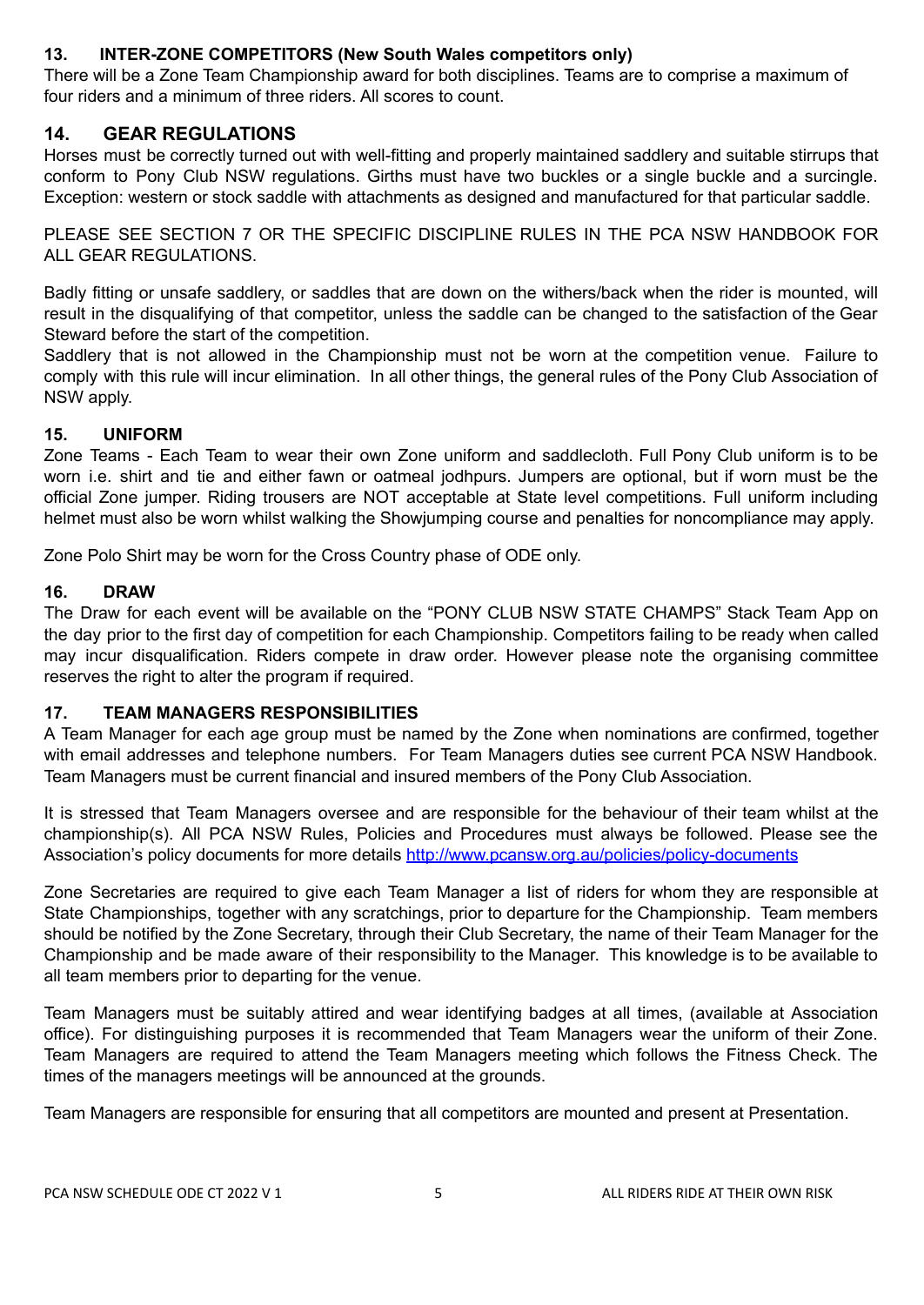### **18. PARTICIPATING ZONE RESPONSIBILITIES**

Each family entering riders is required to nominate one volunteer to help run the events, where possible, however each Zone must supply at least two volunteers for every five riders to help run the events. Name, email address and telephone numbers of volunteers to be included at the time of nomination. The entry via JustGo will have a question for volunteers and you will be able to complete your details there.

### **19. FITNESS CHECK**

Horses will have their microchip scanned for identification prior to the Fitness Check for the Championship.

Horses will be checked for soundness during the afternoon on the day prior to the championship at approximately 3:00 pm. All horses must be ridden, no lead horses are permitted. Bridle Numbers are to be worn. Riders must wear full Pony Club uniform in Zone colours, together with an approved helmet. AS/NZ 3838, ARB HS 2012, ASTM F116 (SNELL E2001), PAS 015(1998 or 2011), VG01.040. (2014-12). - EN1384 manufactured prior to 2016. Team Managers are required to bring a copy of the Horse ID to the fitness check. The new PCANSW helmet tags will be available at the championships.

COMPETITORS ARE REMINDED THAT NO HORSE MAY LEAVE THE GROUND AFTER THE FITNESS CHECK OF THE RELEVANT DISCIPLINE UNTIL THE CONCLUSION OF THAT DISCIPLINE'S FINAL PARADE WITHOUT THE PERMISSION OF THE ADVISORY COMMITTEE. Riders do not have to stay on the grounds for the duration of the competition – only for the duration of the discipline that they are competing in. This includes the duration of time between the pre-event Fitness Check (for that discipline) until the event has been completed and presentations have been held (which follow the completion of each event).

Horses not checked the day prior (due to extenuating circumstances) will be checked between 7:00am and 7:30 am on the first day of the relevant Championship. Application for this check to be made to the Secretary by the Team Manager on the day prior to the first day of competition. Suspect or doubtful horses may be asked to present for a further inspection by a veterinarian to make the final decision as to participation.

Please note: for riders competing in more than one discipline, a Fitness Check is required on the afternoon before each Discipline.

Note - a horse, which is scratched because of the Fitness or Vet Check at a State Championship, shall not thereafter be ridden at the venue by any person.

Swabbing of horses for illegal substances may be carried out at the championships.

Destruction of severely injured horses: If a horse is so severely injured that on humanitarian grounds it has to be destroyed, the following procedure will apply; if the owner or his authorised representative is present, their agreement will first be obtained by the official Veterinary Surgeon. If the owner or his representative is not available the Technical Delegate acting on the advice of the Official Veterinary Surgeon, may order the destruction of a horse.

#### **20. FITNESS CHECK TROPHY**

A Perpetual Trophy will be awarded to the smartest Zone (riders and team managers) at the Fitness Check for each discipline Championship. Teams of four or more riders are eligible.

## **21. GEAR CHECK**

Will be carried out prior to each competition, in the order of competition. Team Managers MUST be present. Riders are not at liberty to leave the enclosure after checking and prior to competing.

Whilst an official gear check will be carried out, the safety of rider's gear is ultimately the responsibility of the competitor.

#### **22. EXERCISE**

Competitors may exercise their horses in the areas provided. Horses may be schooled, exercised, or lunged only by their nominated riders at the venue for Zone or State competitions. All persons must wear an approved

PCA NSW SCHEDULE ODE CT 2022 V 1 6 ALL RIDERS RIDE AT THEIR OWN RISK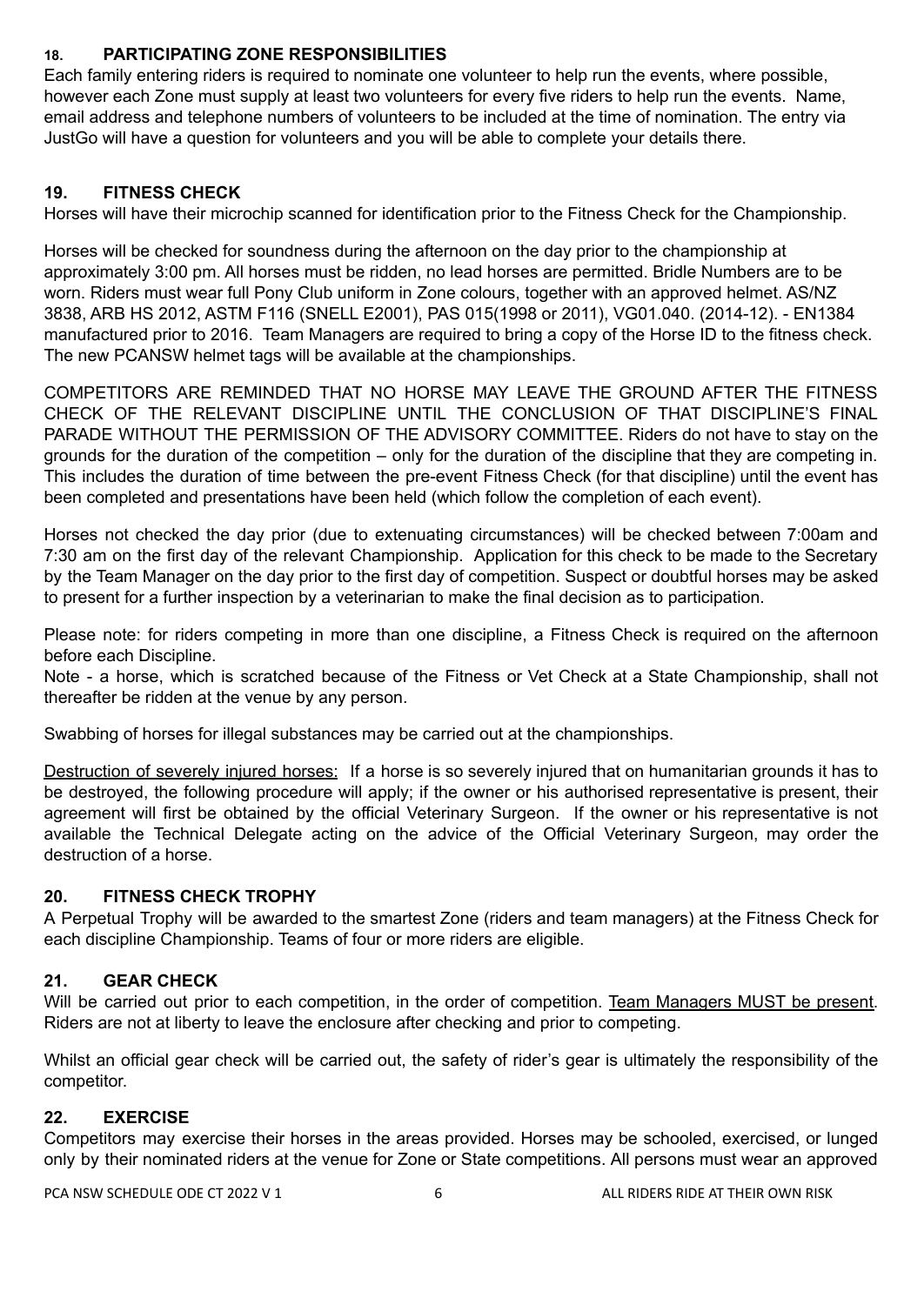Equestrian Helmet whilst lunging a horse/pony at any Pony Club fixture. An adult member is permitted to lunge a horse for riders under 17 years of age at all Pony Club competitions, with the permission of the Senior Instructor, Zone Chief Instructor or Team Manager. Competitors may not ride on or near any part of the cross country or Showjumping course before competition. Riders disregarding this rule may incur disqualification from the event.

### **23. PROFESSIONAL COACHING**

Competitors may not be coached by professional coaches (parent coaches excluded) while at the venue, at the risk of disqualification from the Championship.

### **24. DISQUALIFICATION**

The PCA Executive, together with the Technical Delegate and Advisory Committee, has the power to disqualify any competitor for a breach of any rule, or for unacceptable behaviour towards an Official, another rider, any person on the grounds and importantly any horse welfare issue.

## **25. APPLICATION FOR EARLY LEAVE**

If, for any unforeseen circumstance, a competitor wishes to leave the venue prior to the final presentation of awards (whether they be ribbon winner or not), their Team Manager is required to make a written request to be lodged at the Secretary's office at the venue for decision by the Association Advisory Committee. Failure to obtain permission may jeopardise future entry.

#### **26. SCORING**

See relevant section of current Handbook.

Live Scoring will be available via the Pony Club NSW State Champs Stack TeamApp throughout the Championship. The final championship scores will be displayed for a minimum of 15 minutes prior to the award being made for the championship. The time of final posting of each score sheet will appear on the bottom of the score sheet. The parade for final presentation will NOT be marshalled until the posting of the final scores is imminent. The chief marshal will liaise with the Technical Delegate to determine the appropriate time.

### **27. PROTESTS**

Protests must be lodged in writing on the required form, (obtainable from the Event Office) the Zone Team Manager together with a fee of \$50.00 and handed to the Technical Delegate or Chief Scorer on the ground. Protests must be made no later than one hour after the incident that gave rise to the protest, or in the case of scores, within fifteen minutes of the final championship scores being posted. Protests referencing the qualification of a competitor or horse must be lodged not later than one hour prior to the commencement of the event.

#### **28. PRESENTATION OF AWARDS**

At the conclusion of the state championship, team managers must assemble ALL MEMBERS of their teams in **full uniform (whether ribbon winners or not) for the final parade and presentations**. The failure of any competitor to comply may well jeopardize the receiving of an award and/or future acceptance for championship competition. The only exception is when permission has been granted by the advisory committee following a written application from the team manager (see 25).

One Day Event awards presented will be as follows;

- To fifth place in each age division unless the number of entrants exceeds 20 riders and then they will place to 10th. If the entrants in an age division are less than 5 then the organising committee reserve the right to place to 3rd.
- Champion and Reserve Champion each Division
- Zone Teams will be drawn from 4 riders from one Zone with the lowest Penalty Score in any Grade. The 4 scores to be totalled and the Zone with lowest total penalty score will be awarded the title.
- Champion State Teams will be drawn from 4 riders from one State with the lowest Penalty Score in any Grade. The 4 scores to be totalled and the State with lowest total penalty score will be awarded the title. (Must be 3 or more qualifying States to be awarded).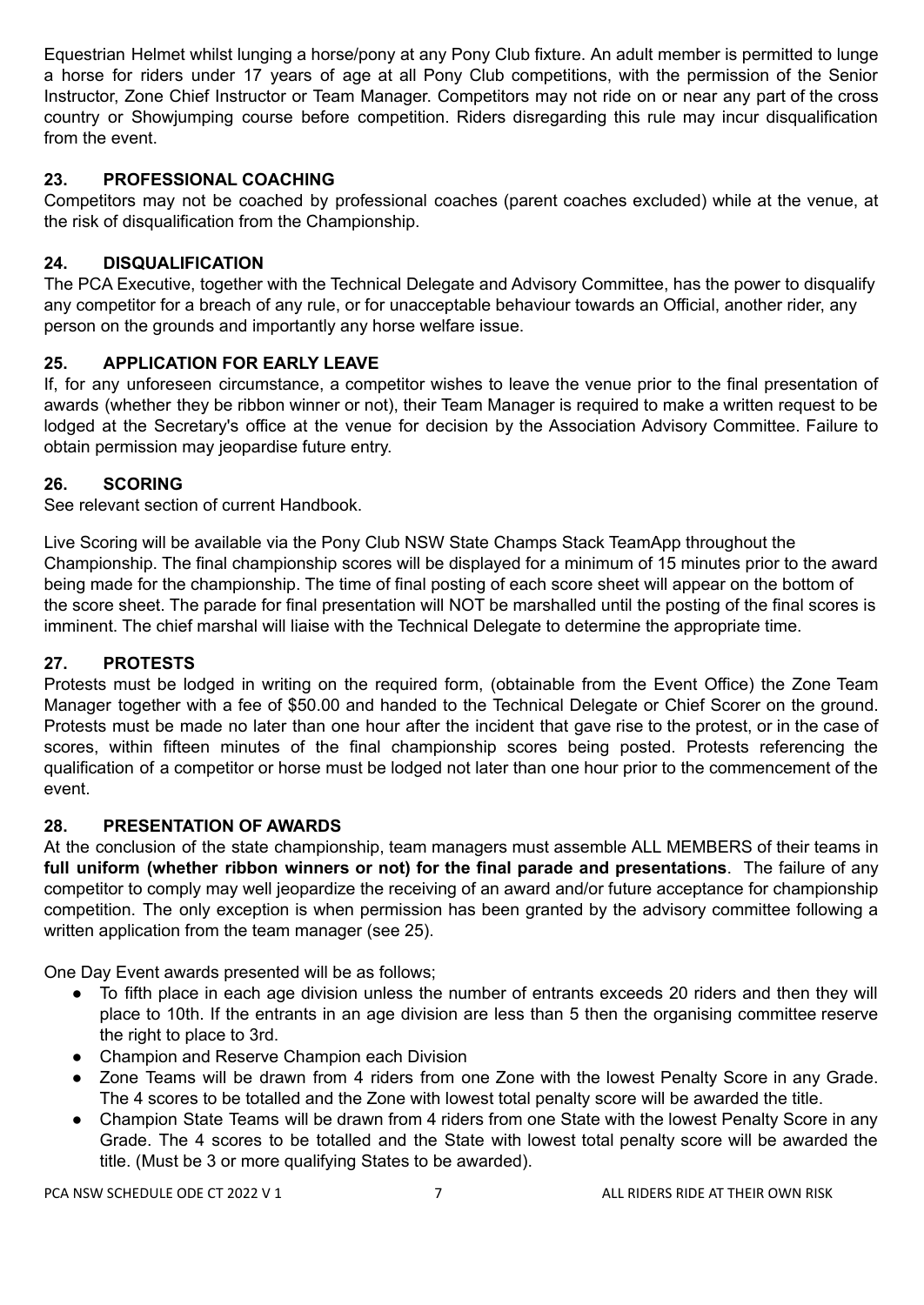● Zone Fitness Check Presentation Perpetual Trophy.

Zone teams are to comprise of 4 riders in any Grade. All scores to count.

Teams will be selected based on performances at the Championship.

#### **29. ZONE FLAG/BANNER**

Zone Team Managers are requested to bring banners for the official parade. Team Managers are to parade with teams.

#### **30. RESPONSIBILITY**

Neither the Organising Committee, the Pony Club Association of NSW nor the PCA Advisory Committee accept any responsibility for accident or illness of horse, rider, groom, spectator or any other person or damage to motor vehicle during the currency of the Championship. Riders ride at their own risk.

NSW Road Rules apply to all venues during State Championships and must be adhered to, including the wearing of helmets while riding bicycles or scooters. Bicycles and scooters are not to be ridden in the designated horse only or pedestrian only areas.

The Advisory Committee, together with the Technical Delegate and Executive of the PCA, are final arbiters in making decisions on protest or policy, and reserve the right to make any amendments, alterations or deletions to the programme as required.

#### **31. TECHNICAL DELEGATE**

The Technical Delegate will be appointed by the PCA Executive for each discipline. He/she will supervise a briefing of Team Managers and together with the Advisory Committee and Judge concerned will officiate in matters of dispute or official protest. His/her duties are to adjudicate on objections, to decide on eliminations and generally to ensure that the competition is run in accordance with the rules. He/she may, on his/her own initiative, "object" and take action on any matter that comes to his/her notice. In general, his/her decision is final and binding, however, matters of extreme contention must be referred to the Advisory Committee. The Technical Delegate will brief all Stewards, the Starter and Judge/s and TimeKeepers prior to the competition.

#### **32. WORK HEALTH AND SAFETY**

A Safety Officer will be appointed for all State Championships, this Safety Officer will conduct a risk assessment for the event (including *where necessary,* checking that all electrical appliances and leads have been tested and tagged and that power outlets are not overloaded), give a Safety Briefing at the start of the Championship and be the first point of reference for any issues relating to Work Health and Safety. This Safety Officer will work in conjunction with the Technical Delegate to ensure the safety of all riders, officials, and spectators.

Riders, officials, and spectators are reminded of the responsibility to themselves and others regarding safety and the Association requests that any issues be reported immediately. The Association reminds all members attending Pony Club Events that they must abide by the Associations rules and any direction given by the Safety Officer.

Riders/parents/guardians are reminded that while the Association is always mindful of member safety and will conduct Risk Assessments and uphold the Associations rules at a Championship it is the rider's/parents/guardians responsibility to decide whether to attend or not attend an event. Riders/parents/guardians should always undertake their own Risk Assessment before each championship. This assessment should take into consideration weather conditions, the distance to be travelled and safety of riders and horse welfare. For further information on Risk Assessments and the Associations rules please see our website www.pcansw.org.au.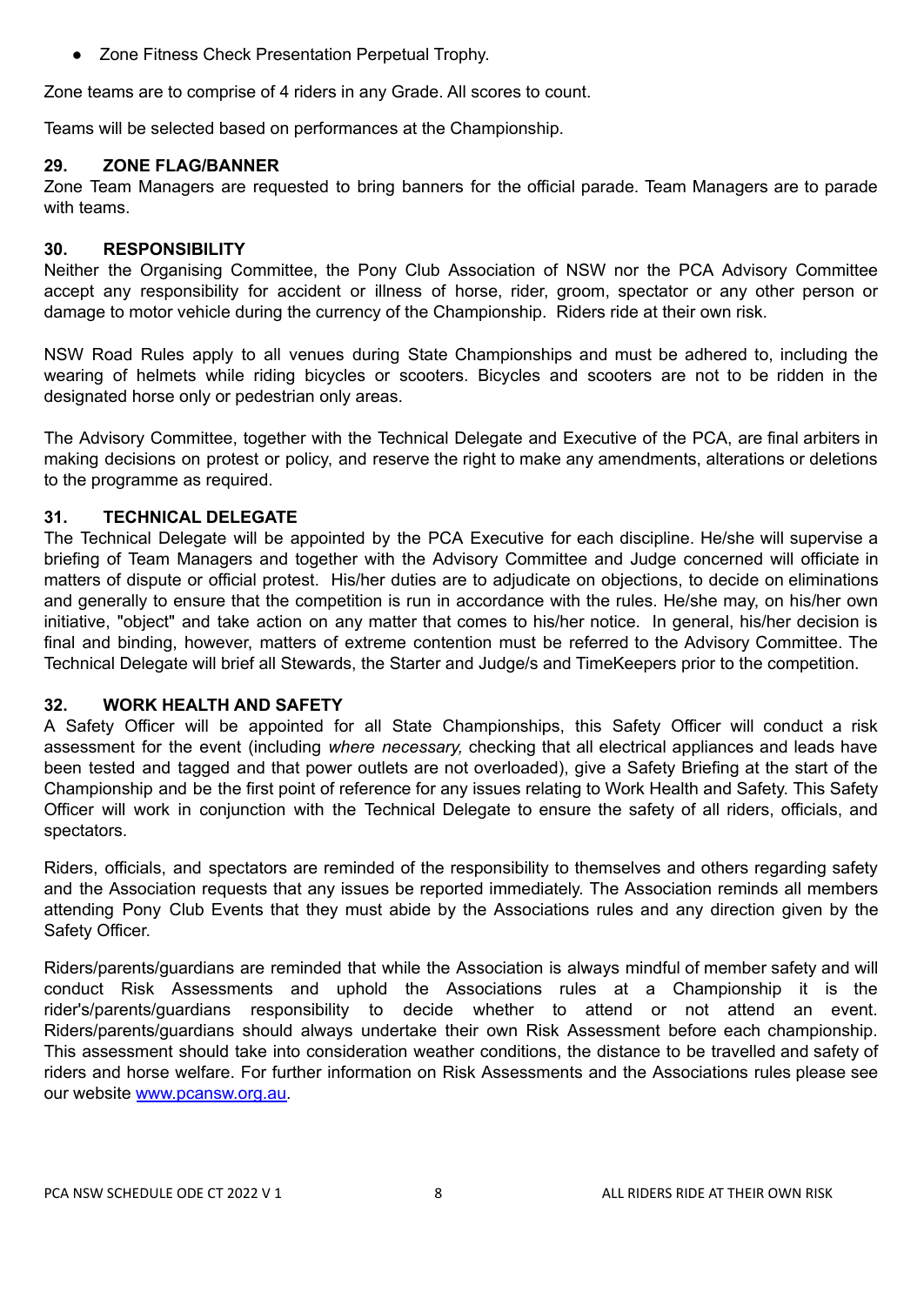#### *COVID-19 SAFETY AND RISK ASSESSMENTS*

The Event Manager and the Host Zone will complete a risk assessment and communicate this plan and appropriate actions to all attendees. Any attendee that appears unwell or has a high temperature will not be allowed onto the grounds or if already on the grounds will be isolated accordingly.

#### **33. SAFETY OFFICER**

The safety officer is appointed by the Event Organizing Committee to prepare, distribute, and implement a safety plan AND to coordinate emergency responses during each championship competition. This person is not a medical officer and should not be expected to participate directly in providing emergency care, but rather will arrange for and facilitate the response by appropriate personnel and then record and document any incident(s).

#### **34. CAMPING AND YARDS**

Camping & Yard fees are refundable where scratchings are notified no later than 14 days prior to the start of the Combined Championship (before 5pm Friday 15<sup>th</sup> April 2022), nomination fees will ONLY be refunded upon production of a doctors or veterinarian certificate. Competitors must arrive the day prior to competition for Fitness Check

Yards must be cleaned before departing. All waste to be placed in the nominated location at the venue. **If yards are not cleaned you may be charged a \$50 cleaning fee.**

#### **35. VENUE DETAILS**

- No electric fences
- No unregistered vehicles
- Dogs must be kept restrained in your camp area. If dogs are not restrained you will be asked to leave by the Organising Committee.

A canteen will be operating on the grounds:

- Friday 12pm 4pm
- Saturday 7am 4pm
- Sunday 7am conclusion of event

**Produce:** Thompsons Rural Supplies – (02) 6386 2462

**Vet:** Hilltop Equestrian Centre – Jantien: 0429 991 665

**Farrier:** Terry Howe - 0428656829

#### **Dinner information**

A decision on a Championship dinner will be advised as soon as possible.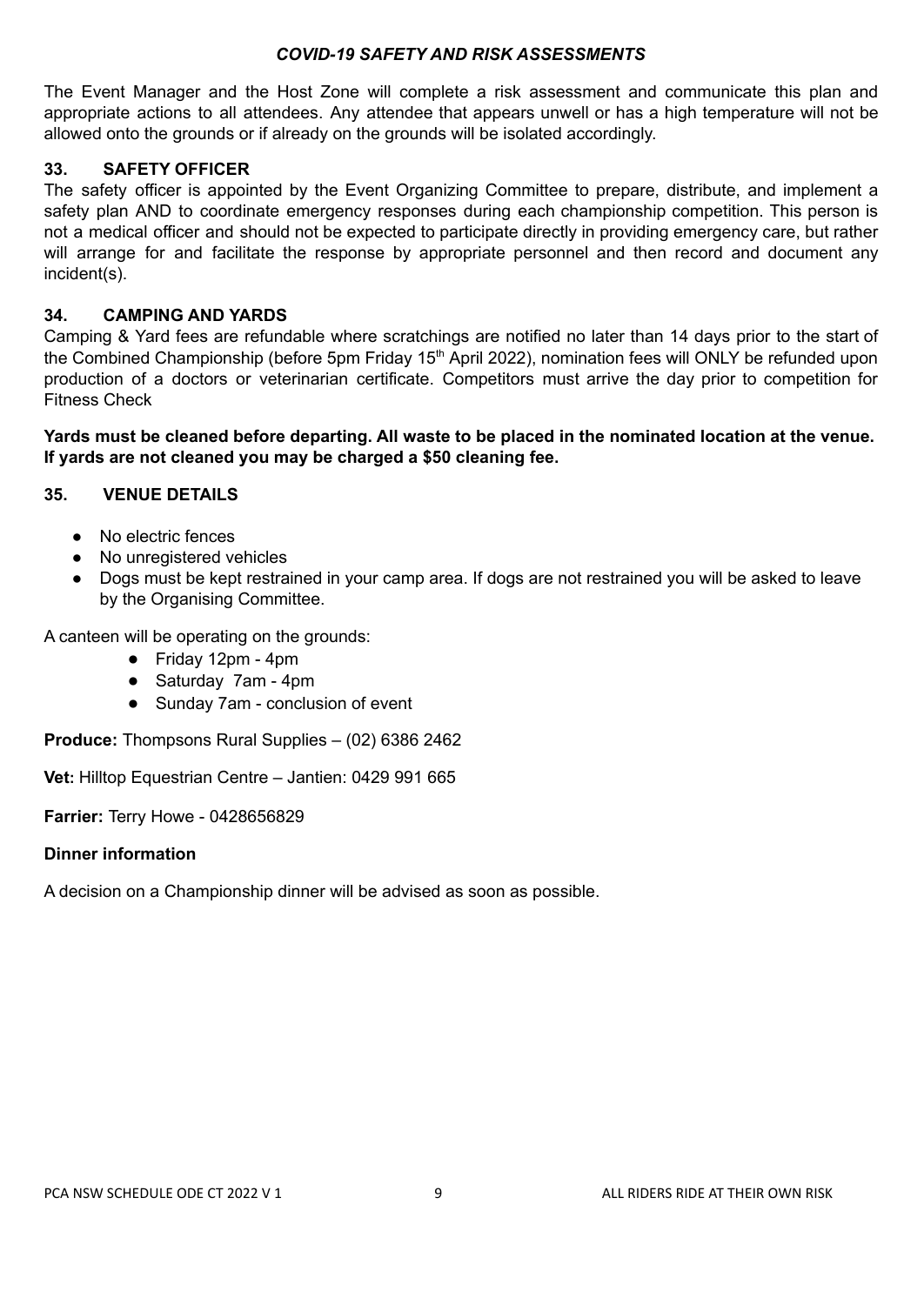## **PROGRAM OF EVENTS**

| Thursday 28 <sup>th</sup> April | 12:00pm (midday) – 6:00pm – Competitors can arrive              |  |  |  |
|---------------------------------|-----------------------------------------------------------------|--|--|--|
| Friday 29 <sup>th</sup> April   | 8:00am - 2:00pm - Competitors can arrive                        |  |  |  |
|                                 |                                                                 |  |  |  |
|                                 | 3:00pm - One Day Event Fitness Check                            |  |  |  |
|                                 | 5:00pm - One Day Event Team Managers Meeting                    |  |  |  |
|                                 |                                                                 |  |  |  |
| Saturday 30 <sup>th</sup> April | 8:00am - 2:00pm - Combined Training ONLY Competitors can arrive |  |  |  |
|                                 |                                                                 |  |  |  |
|                                 | 8.30am – State One Day Event Championships                      |  |  |  |
|                                 |                                                                 |  |  |  |
|                                 | TBC - One Day Event Presentation                                |  |  |  |
|                                 | TBA-Combined Training Fitness Check                             |  |  |  |
|                                 |                                                                 |  |  |  |
|                                 | 5:00pm – Combined Training Team Managers Meeting                |  |  |  |
| Sunday 1 <sup>st</sup> May      |                                                                 |  |  |  |
|                                 | 8:30am - State Combined Training Championships                  |  |  |  |
|                                 |                                                                 |  |  |  |
|                                 | TBC - Combined Training Championship Presentation               |  |  |  |
| Monday 2 <sup>nd</sup> May      | All competitors must depart the venue before 12:30pm            |  |  |  |

\*Times for Presentations, Fitness Checks and Team Managers Meetings are approximate. Announcements will be made. \*Competitors MUST arrive on the grounds by 2pm the day prior to the first day of the competition, unless prior arrangements have been made with the organising committee to arrive before 7am on the day of their Championship.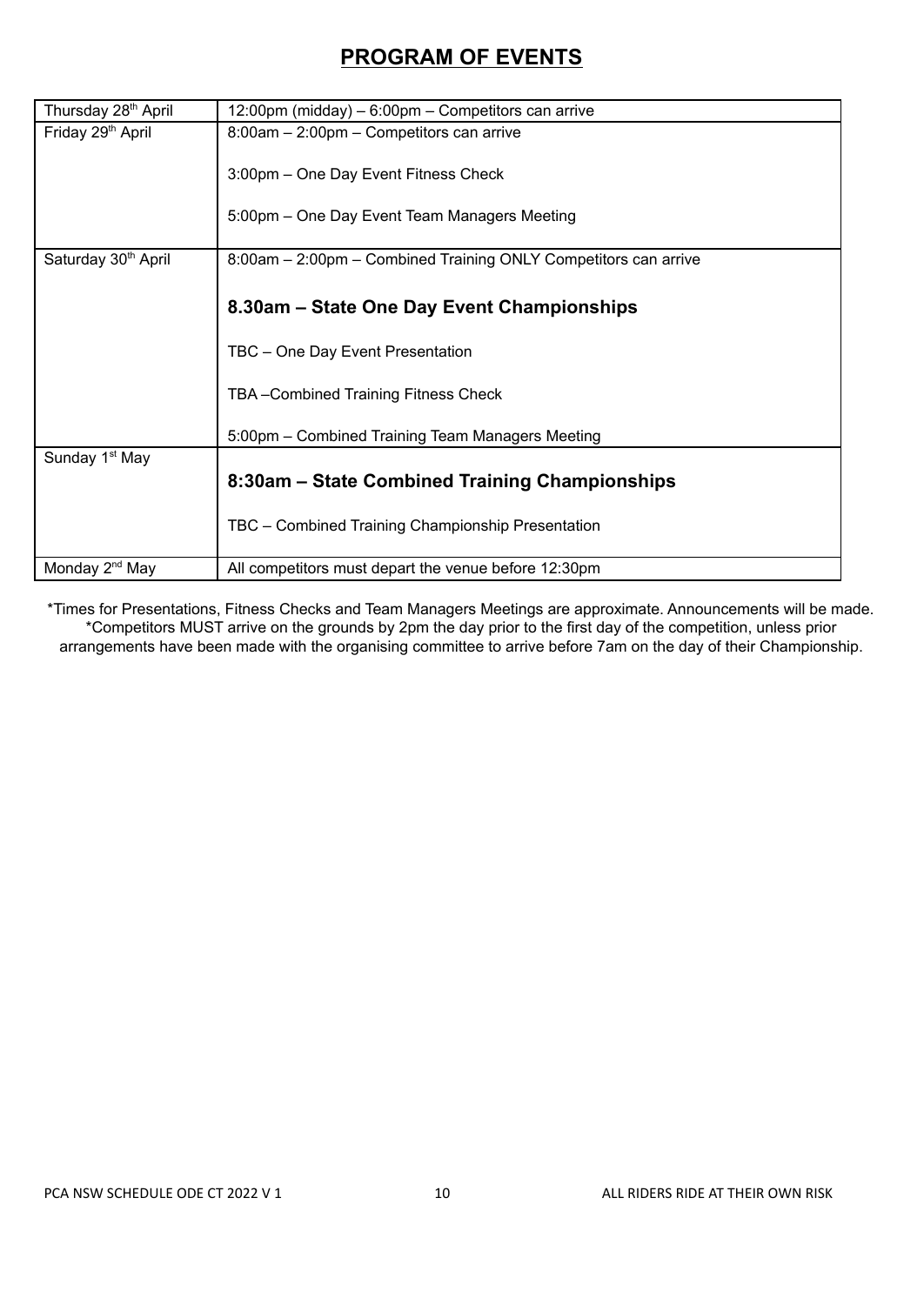#### **2022 PCA NSW State One Day Event Championships Saturday 30th April 2022 Harden Showground**

| <b>ENTRY FEE</b>                       | \$40 per competitor                                                                                                                                                                         |                                 |                                                                                  |  |  |
|----------------------------------------|---------------------------------------------------------------------------------------------------------------------------------------------------------------------------------------------|---------------------------------|----------------------------------------------------------------------------------|--|--|
| <b>ENTRIES</b><br><b>CLOSE</b>         | 5pm Friday 25th March 2022                                                                                                                                                                  |                                 |                                                                                  |  |  |
| <b>Team Managers</b><br><b>Meeting</b> | 5pm Friday 29th April 2022                                                                                                                                                                  |                                 |                                                                                  |  |  |
| <b>EVENTS</b>                          | <b>DRESSAGE TESTS</b>                                                                                                                                                                       |                                 |                                                                                  |  |  |
|                                        | Grade                                                                                                                                                                                       | <b>Dressage Test</b>            |                                                                                  |  |  |
|                                        | D Grade                                                                                                                                                                                     | Ev Test A 45 & 60<br>2020       |                                                                                  |  |  |
|                                        | C Grade                                                                                                                                                                                     | Ev Test A 80 2020               |                                                                                  |  |  |
|                                        | <b>B</b> Grade                                                                                                                                                                              | Ev Test A 95 2020               |                                                                                  |  |  |
|                                        | A Grade                                                                                                                                                                                     | EvA CCN 1 Star A<br>2020        |                                                                                  |  |  |
|                                        | Championship Grade                                                                                                                                                                          | EvA CCN 1 Star A<br>2020        |                                                                                  |  |  |
|                                        | <b>CROSS COUNTRY SPEED</b>                                                                                                                                                                  |                                 |                                                                                  |  |  |
|                                        | Grade                                                                                                                                                                                       | <b>Metres per minute</b>        |                                                                                  |  |  |
|                                        | D Grade                                                                                                                                                                                     | 350 metres per minute           |                                                                                  |  |  |
|                                        | C Grade                                                                                                                                                                                     | 400 metres per minute           |                                                                                  |  |  |
|                                        | <b>B</b> Grade                                                                                                                                                                              | 450 metres per minute           |                                                                                  |  |  |
|                                        | A Grade                                                                                                                                                                                     | 475 metres per minute           |                                                                                  |  |  |
|                                        | Championship Grade<br>500 metres per minute                                                                                                                                                 |                                 |                                                                                  |  |  |
|                                        | Time Limit is twice the time allowed. All riders will ride to Optimum time (time allowed plus<br>nothing less 20 seconds) before a time penalty is incurred.                                |                                 |                                                                                  |  |  |
|                                        | Periods during which a competitor has been held up by a Jump Judge or Official, will be                                                                                                     |                                 |                                                                                  |  |  |
|                                        | deducted from the actual time taken, to determine the correct time for completing the course.<br>All jump judges will carry an accurate stopwatch for this purpose. Team Managers will have |                                 |                                                                                  |  |  |
|                                        | the opportunity to walk the course with the Technical Delegate before the course is opened to                                                                                               |                                 |                                                                                  |  |  |
|                                        | riders. Cross-country courses will be open for inspection not later than 2pm on the day prior to<br>the competition.                                                                        |                                 |                                                                                  |  |  |
|                                        | Refer full details - section 7 of the Handbook.                                                                                                                                             |                                 |                                                                                  |  |  |
|                                        | An award for closest to optimum time on the cross-country will be awarded in each group to                                                                                                  |                                 |                                                                                  |  |  |
|                                        | the rider with a clear cross country round who is closest to the optimum time.                                                                                                              |                                 |                                                                                  |  |  |
|                                        | <b>SHOWJUMPING PHASE</b>                                                                                                                                                                    |                                 |                                                                                  |  |  |
|                                        | Grade                                                                                                                                                                                       |                                 | Maximum Height                                                                   |  |  |
|                                        | D Grade                                                                                                                                                                                     |                                 | l60cm                                                                            |  |  |
|                                        | C Grade<br><b>B</b> Grade                                                                                                                                                                   |                                 | 80cm<br>95cm                                                                     |  |  |
|                                        | A Grade                                                                                                                                                                                     |                                 | 105cm                                                                            |  |  |
|                                        | Championship Grade                                                                                                                                                                          |                                 | 115cm                                                                            |  |  |
|                                        | a.                                                                                                                                                                                          |                                 | Individual Championship - In the event of a tied score, the following will apply |  |  |
|                                        | 1.                                                                                                                                                                                          | <b>Best Cross Country score</b> |                                                                                  |  |  |
|                                        | 2.                                                                                                                                                                                          |                                 | Closest to the Optimum time in the Cross Country phase                           |  |  |
|                                        | 3.                                                                                                                                                                                          | <b>Total Dressage score</b>     |                                                                                  |  |  |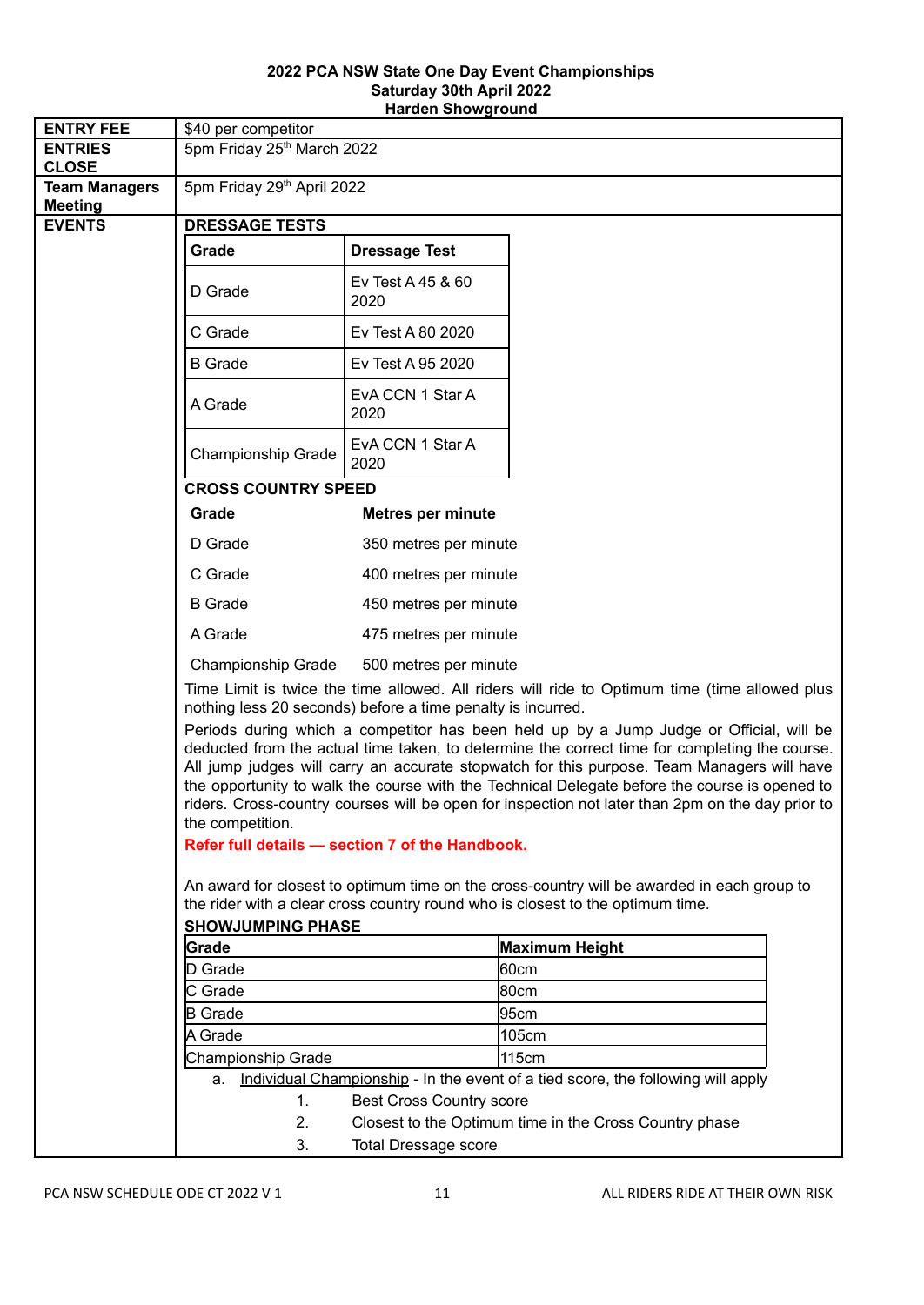|                     | If no result is determined, a count back is effected from the last collective dressage mark on<br>the paper, upwards through the test.                                                                                                                                                          |                                                                                          |                                                                                                                                                                     |  |  |  |
|---------------------|-------------------------------------------------------------------------------------------------------------------------------------------------------------------------------------------------------------------------------------------------------------------------------------------------|------------------------------------------------------------------------------------------|---------------------------------------------------------------------------------------------------------------------------------------------------------------------|--|--|--|
|                     | b. Team Championship - If two Zones have equal aggregate scores, a count back is                                                                                                                                                                                                                |                                                                                          |                                                                                                                                                                     |  |  |  |
|                     | employed on major placing's with teams. In the event of a tie still existing, preference<br>is given to the competitors in the more senior age groups.                                                                                                                                          |                                                                                          |                                                                                                                                                                     |  |  |  |
|                     |                                                                                                                                                                                                                                                                                                 | The final championship scores will be displayed for a minimum of 15 minutes prior to the |                                                                                                                                                                     |  |  |  |
|                     | award being made for the championship. The time of final posting of each score sheet will                                                                                                                                                                                                       |                                                                                          |                                                                                                                                                                     |  |  |  |
| <b>AWARDS</b>       | appear on the bottom of the score sheet.<br>See section 27 of the schedule                                                                                                                                                                                                                      |                                                                                          |                                                                                                                                                                     |  |  |  |
|                     |                                                                                                                                                                                                                                                                                                 |                                                                                          |                                                                                                                                                                     |  |  |  |
|                     | Where there is a tie (after countback) the ribbon recipient will be decided by the flip of a coin,<br>except for tenth place in which case extra ribbons will be provided.                                                                                                                      |                                                                                          |                                                                                                                                                                     |  |  |  |
| <b>AGE GROUPS</b>   | Ages are taken as at the first day of competition.                                                                                                                                                                                                                                              |                                                                                          |                                                                                                                                                                     |  |  |  |
|                     | D Grade                                                                                                                                                                                                                                                                                         | 10 and under 17 years                                                                    |                                                                                                                                                                     |  |  |  |
|                     | C Grade                                                                                                                                                                                                                                                                                         | 10 and under 17 years                                                                    |                                                                                                                                                                     |  |  |  |
|                     | C Grade                                                                                                                                                                                                                                                                                         | Associate                                                                                |                                                                                                                                                                     |  |  |  |
|                     | <b>B</b> Grade                                                                                                                                                                                                                                                                                  | 13 and under 17 years                                                                    |                                                                                                                                                                     |  |  |  |
|                     | <b>B</b> Grade                                                                                                                                                                                                                                                                                  | Associate                                                                                |                                                                                                                                                                     |  |  |  |
|                     | A Grade                                                                                                                                                                                                                                                                                         | 13 and under 17 years                                                                    |                                                                                                                                                                     |  |  |  |
|                     | A Grade                                                                                                                                                                                                                                                                                         | Associate                                                                                |                                                                                                                                                                     |  |  |  |
|                     | Championship Grade   Associate                                                                                                                                                                                                                                                                  |                                                                                          |                                                                                                                                                                     |  |  |  |
| <b>UNIFORM</b>      |                                                                                                                                                                                                                                                                                                 |                                                                                          | Zone Teams - Each Rider to wear their own Zone uniform and saddlecloth. Full Pony                                                                                   |  |  |  |
|                     |                                                                                                                                                                                                                                                                                                 |                                                                                          | Club uniform is to be worn i.e. shirt and tie and either fawn or oatmeal jodhpurs.                                                                                  |  |  |  |
| <b>ELIGIBILITY</b>  |                                                                                                                                                                                                                                                                                                 |                                                                                          | Zone Polo shirts may be worn during the cross country phase of the ODE.<br>Please refer to the PCANSW relevant rules section for the accurate rules per discipline. |  |  |  |
|                     | Riders must have completed a minimum of three (3) instructional rally days and horse and<br>rider<br>must be of a suitable standard for the Championship. Competitors MUST supply a copy of<br>their Grading cards. A maximum of 120 riders will be accepted for this combined<br>championship. |                                                                                          |                                                                                                                                                                     |  |  |  |
|                     |                                                                                                                                                                                                                                                                                                 |                                                                                          |                                                                                                                                                                     |  |  |  |
|                     |                                                                                                                                                                                                                                                                                                 |                                                                                          |                                                                                                                                                                     |  |  |  |
|                     |                                                                                                                                                                                                                                                                                                 |                                                                                          |                                                                                                                                                                     |  |  |  |
| <b>RULES</b>        |                                                                                                                                                                                                                                                                                                 |                                                                                          | Each rider entering is required to nominate one volunteer. One volunteer from each zone (per                                                                        |  |  |  |
|                     | which volunteers should be jump judges.                                                                                                                                                                                                                                                         |                                                                                          | age group) will be delegated as a cross country jump judge. Zones are encouraged to specify                                                                         |  |  |  |
|                     |                                                                                                                                                                                                                                                                                                 |                                                                                          | Volunteer details must be included in your entry. Jump Judges will be notified of their role prior                                                                  |  |  |  |
|                     |                                                                                                                                                                                                                                                                                                 |                                                                                          | to the Championship. All jump judges are required to report to the Secretary's office at 7.00 am                                                                    |  |  |  |
|                     |                                                                                                                                                                                                                                                                                                 |                                                                                          | on the morning of the Cross-country competition and PRIOR to taking up their positions on                                                                           |  |  |  |
|                     | their respective jumps. Jump judges to report to the Scorer's room on the completion of<br>judging and stay in this vicinity until all queries and/or protests have been resolved. Technical<br>Delegate will advise judges when they are free to depart.                                       |                                                                                          |                                                                                                                                                                     |  |  |  |
|                     |                                                                                                                                                                                                                                                                                                 | Jump judges are requested to bring a stopwatch.                                          |                                                                                                                                                                     |  |  |  |
|                     |                                                                                                                                                                                                                                                                                                 | Riders competing in the State Combined Training Championships are eligible to            |                                                                                                                                                                     |  |  |  |
|                     | compete in the State One Day Event Championship on the same, or a different horse.                                                                                                                                                                                                              |                                                                                          |                                                                                                                                                                     |  |  |  |
| <b>PRESENTATION</b> |                                                                                                                                                                                                                                                                                                 | The time will be announced via TeamApp and speaker                                       |                                                                                                                                                                     |  |  |  |